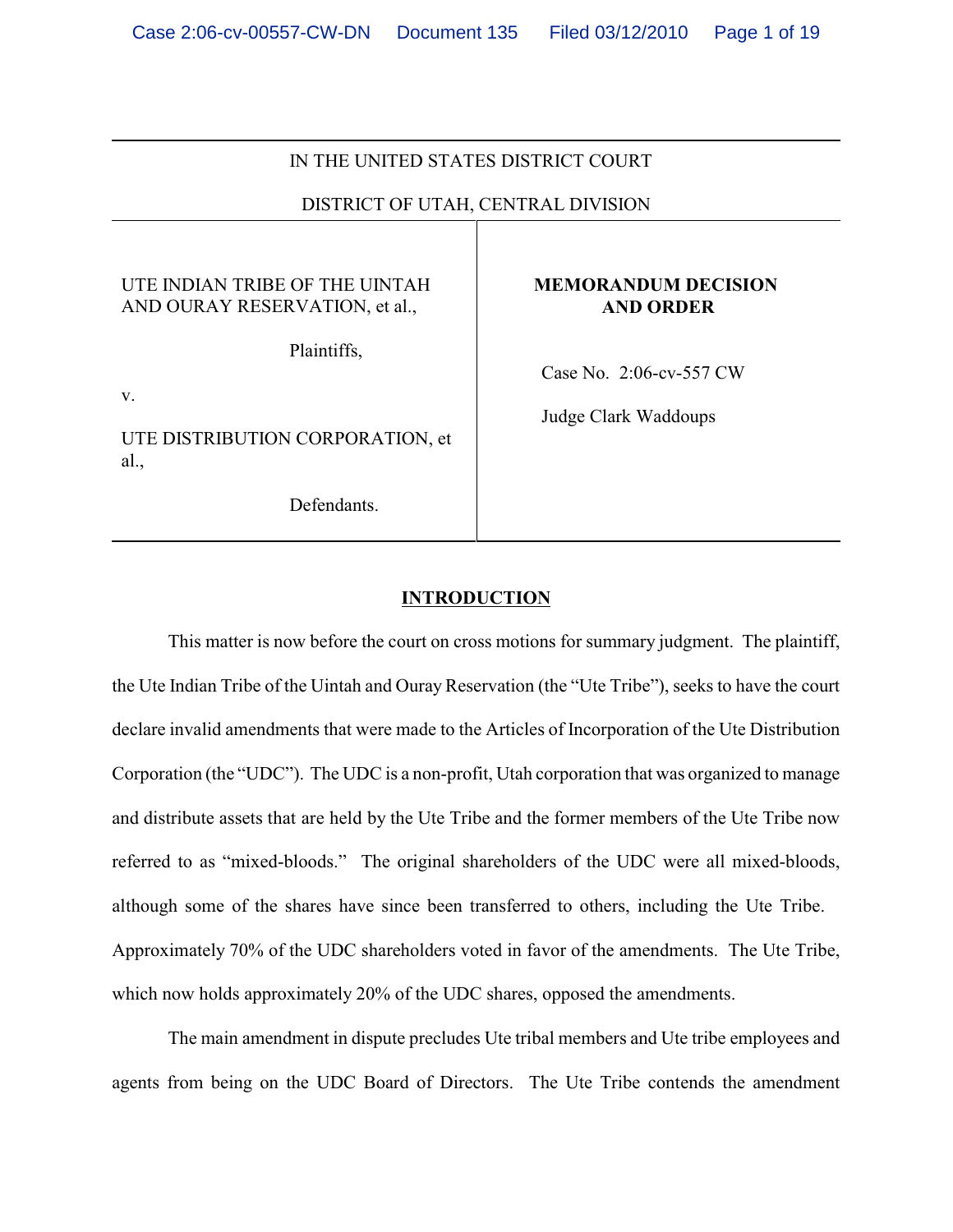disenfranchised them. It also asserts that the amendment created two classes of stockholders, and that it should have been permitted to vote its stock as a separate class. Because whether the amendments are valid is a matter of law and because the amendments are reasonable and did not disenfranchise the Ute Tribe or create a separate class of stockholders, the UDC and the individual defendants' motion for summary judgment is granted<sup>1</sup> and the Ute Tribe's motion is denied.

#### **FACTUAL BACKGROUND**

#### **Ute Termination Act**

In 1954, Congress passed the Ute Termination Act, which the parties refer to as the "Partition Act." Under the act, a number of individuals who had historically associated themselves with the Ute Indians were terminated from membership in the Ute Tribe and from federal services because they lacked a sufficient quantity of Ute Indian blood or had not declared the amount of their blood. These individuals are referred to as "mixed-bloods."<sup>2</sup> Congress also specified that all assets of the Ute Tribe were to be divided and distributed between the mixed-bloods and the full-bloods. Mixedbloods received 27.16186% of the assets and full-bloods received 72.83814%, based on what their respective ratios were in the tribe.

Some assets were "not susceptible to equitable and practicable distribution."<sup>3</sup> The assets in this category included primarily oil/gas/mineral rights and hunting and fishing rights, but also other

 $<sup>1</sup>$  The individual defendants are Lois Larose, Charles Denver, Lynn McLure, Pala Nelson,</sup> and Rebecca Curry. They have been sued individually and in their official capacities as board of director members.

<sup>&</sup>lt;sup>2</sup> Ute Tribe, Utah; Disposition of Interest in Tribal Assets by Mixed-Blood Indians, 25 Fed. Reg. 7620, § 243.20(b) (Aug. 10, 1960) (Docket No. 118, Ex. 4).

<sup>&</sup>lt;sup>3</sup> Partition Act, 83 Pub. L. No. 83-671, § 10 (Aug. 27, 1954).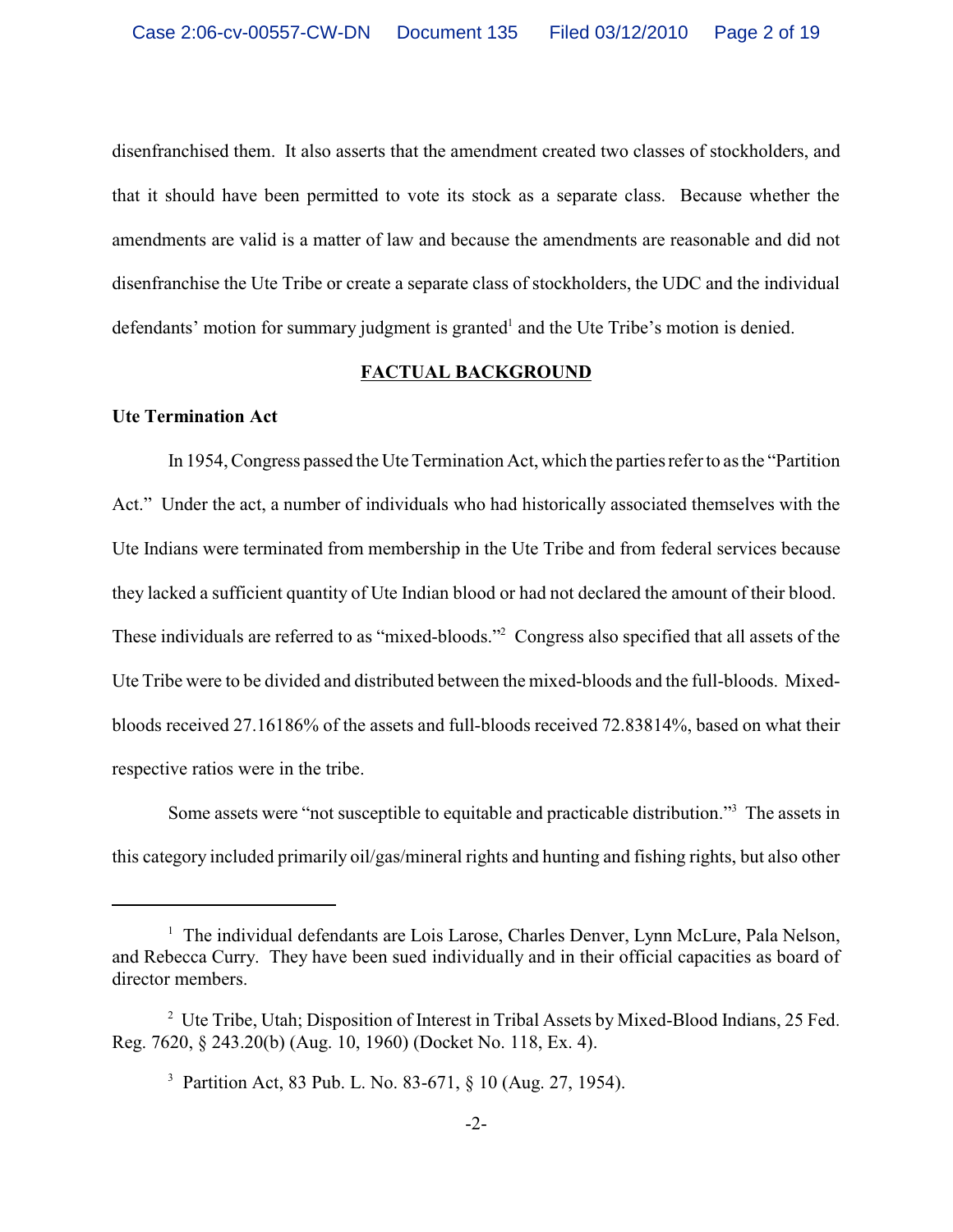assets. Congress specified that the non-divisible assets were to remain in trust with the Department of Interior and be jointly managed by the Ute Tribe's Tribal Business Committee and the mixedbloods' authorized representative.<sup>4</sup> The UDC was formed to be the mixed-bloods' authorized representative and ten shares of the UDC stock were distributed to each of the original 490 mixedbloods. Until 1964, the UDC shares could not be transferred, unless first offered to a full or mixedblood tribal member.<sup>5</sup> After this provision expired, the Ute Tribe itself started purchasing shares. Although the parties dispute the percentages of shares of the UDC now owned by various groups, the difference is not material to the resolution of the issues raised by these motions. Based on the different figures offered by the parties, the mixed-bloods and their descendants hold between 36.5% and 51% of the stock, while the Ute Tribe holds about 20%. The remainder is held by "whites," including trusts and banks.

The UDC's original Articles of Incorporation states it was organized "*on behalf of said mixed blood members* for the purpose of managing jointly with the Tribal Business Committee . . . all unadjudicated or unliquidated claims against the United States, all gas, oil and mineral rights of every kind, and all other assets not susceptible to equitable and practical distribution."<sup>6</sup>

## **Conflict Between Full Blood and Mixed-Blood Members**

Since the UDC's organization, the parties have been jointlymanaging the indivisible assets. The effort of joint management, however, has resulted in controversy and disagreement. Evidence

<sup>&</sup>lt;sup>4</sup> See id.

 $^5$  Articles of Incorporation of Ute Distribution Corporation, Art. VIII (Nov. 13, 1958) (Docket No. 118, Ex. 2) (hereinafter "Articles of Incorporation").

<sup>&</sup>lt;sup>6</sup> Id. at 1(emphasis added).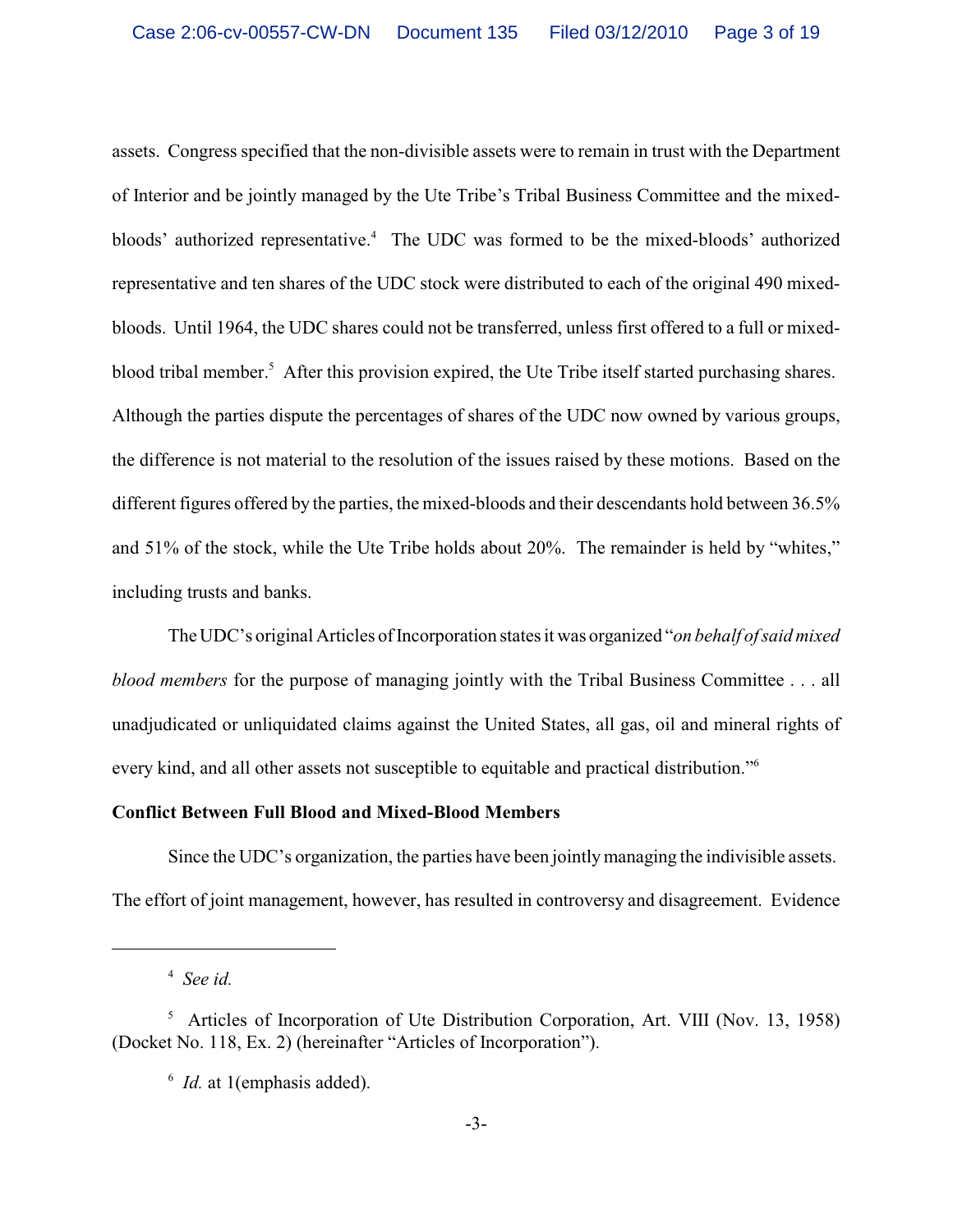has been produced to show that the Ute Tribe is hostile and has animosity towards the UDC. It has sought to limit the hunting and fishing rights of mixed-bloods and their children. Although a threejudge panel (Judges Jenkins, Greene, and Winder) issued a preliminary injunction against the Ute Tribe related to these issues, $\alpha$  problems have persisted. Moreover, the Tribal Business Committee has excluded the UDC from participation with the "Big Game" planning and opportunities to provide comments on Big Game Regulations. All parties view these rights as important rights to preserve their cultural heritage and there has been disagreement over the enforcement of game laws and their application to mixed-blood descendants.

The UDC asserts it also has been excluded from negotiations regarding oil/gas/mineral leases. This fact is in dispute between the parties. The Ute Tribe cited to deposition testimony of Lynn McLure, the President of the UDC. McLure testified that usually there have been no problems with the UDC participating in oil/gas/mineral lease negotiations, and that he did not think there was any problem in how the assets were being managed.<sup>8</sup> The Ute Tribe also cited to a previous complaint filed by the UDC, wherein the UDC stated they had participated jointlywith the Ute Tribe in negotiating and executing leases.<sup>9</sup>

A review of that complaint, however, shows the facts asserted in it are consistent with the facts that the UDC has asserted in this case. Although the UDC historically has been allowed to

Findings of Fact, Concl. of Law, and Prelim. Inj., *Ute Distrib. Corp. v. Ute Indian Tribe*, 7 No. 85-c-569J (D. Utah Aug. 31, 1990) (Docket No. 117, Ex. 13, Attach. A).

 $8$  Deposition of Lynn McLure, 12:11–19, 25:10–13 (Nov. 6, 2008) (Docket No. 118, Ex. 11).

Complaint, *Ute Distrib. Corp. v. United States*, No. 2:04-cv-00199 (D. Utah) (Docket No. <sup>9</sup> 1).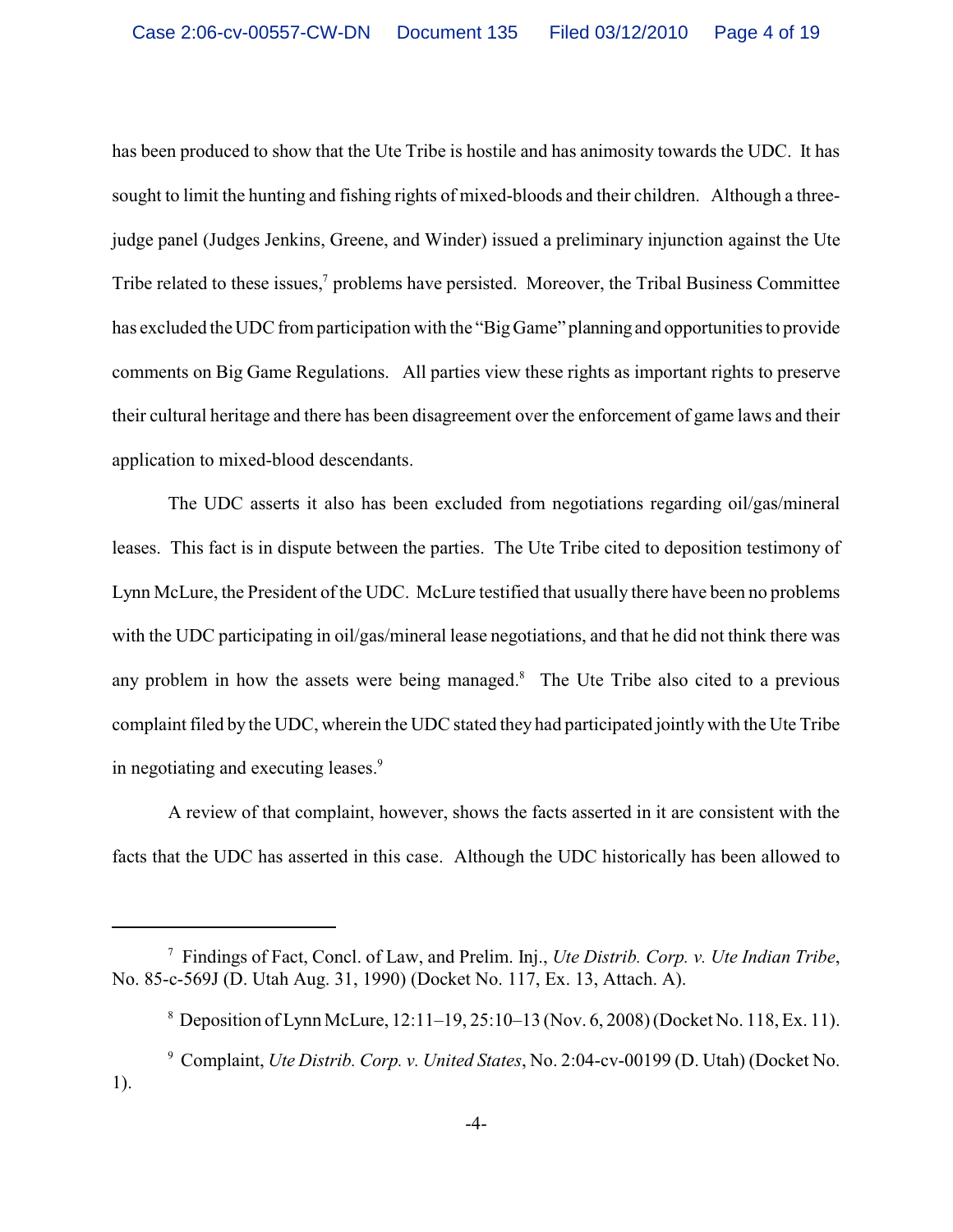participate in negotiating and executing leases, more recently the UDC was excluded from participating in the UTE/FNR Agreement. Instead, the Superintendent of the Bureau of Indian Affairs signed on behalf of the UDC. The UDC has been given no meaningful opportunity to participate in the determination of the compensation structure nor the obligations that the agreement imposed on it for research<sup>10</sup> and indemnity. The dispute over this issue resulted in the UDC asserting claims in a lawsuit that was later dismissed voluntarily without prejudice. Nevertheless, the evidence supports that the UDC has been excluded from or limited in important negotiations related to assets that it jointly owns. $11$ 

Because the Ute Tribe owns the land, it controls access to the oil/gas/mineral exploration and has asserted its right to control access to influence and direct the management of these assets. The Ute Tribe has argued that the UDC merely has the right to a share of any royalty payments. The Superintendent agreed with the Ute Tribe when he signed the UTE/FNR Agreement on behalf of the UDC. This issue continues to cause controversy and disagreement over the management of the assets. The UDC correctly argues that receiving approximately 27% of a royaltypayment is different than having 27% ownership of an asset. The disagreement over this issues demonstrates the continuing conflict between the parties' interests.

In addition to oil/gas/mineral rights, and game and fishing rights, the UDC's management duties also include managing jointly with the Ute Tribe all unadjudicated or unliquidated claims

<sup>&</sup>lt;sup>10</sup> The UDC asserts the Research Agreement potentially imposes a \$600,000 cost on the UDC.

 $11$  This fact is even more disturbing because the Ute Tribe may also have held an interest in the UTE/FNR, LLC to maximize its profits.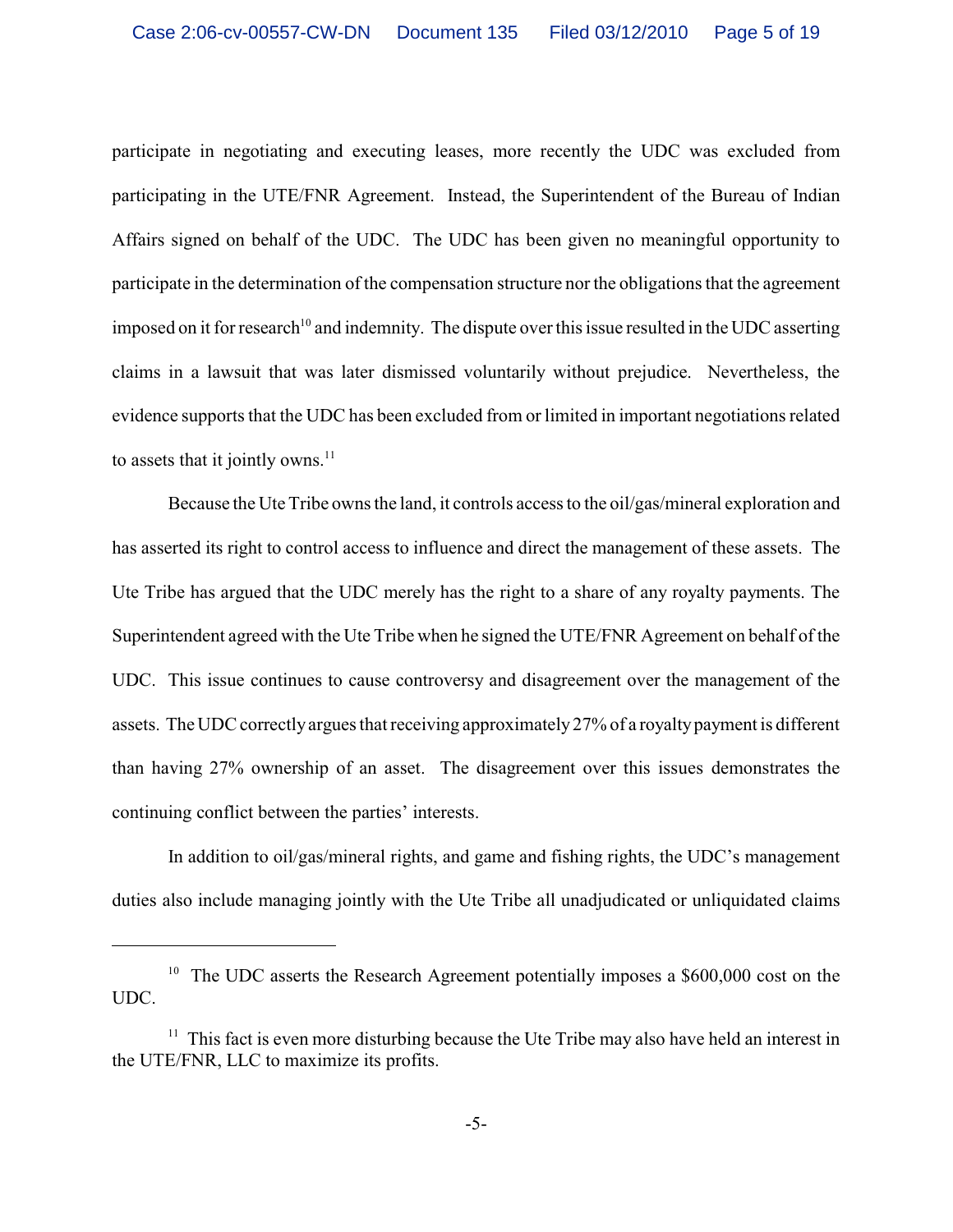against the United States. In 1916, the United States took 84,000 acres of the Ute Tribe's oil-rich land without compensation and placed them in the Navel Oil Reserve. At the time of the Partition Act in 1954 this was an unadjudicated claim against the United States. In October 2000, the United States returned the land to the Ute Tribe in fee simple. The Ute Tribe refuses to acknowledge that the UDC may have an interest in the land, but the UDC is precluded by the doctrine of sovereign immunity from pursuing an action against the Ute Tribe. The disagreement over this issue is yet another fact that demonstrates that the interests of the UDC and the Ute Tribe are not aligned on important issues for which the UDC is charged to jointly manage.

The parties also have had disagreement over water rights. The UDC filed an action against the United States to address the allocation of water rights between the Ute Tribe and the UDC. The trial court ruled in favor of the Ute Tribe and against the  $UDC<sup>12</sup>$ . The appellate court affirmed on the alternative ground that the UDC's action was untimely.<sup>13</sup> The parties' interest were adverse to one another on this issue, even though the UDC was again precluded by sovereign immunity from suing the Ute Tribe directly. The UDC argues that if a member of the Ute Tribe were allowed to sit on the UDC Board of Directors, he or she would be privy to discussions about lawsuits, the UDC's strategies, and any other information that may come from future lawsuits.

Finally, the UDC has presented evidence that the Ute Tribe has in the past terminated employees when they disagreed with the Tribe's position and that the Tribe makes it difficult for

<sup>&</sup>lt;sup>12</sup> Memorandum Opinion & Order, *Ute Distrib. Corp. v. Babbit*, No. 2:95-cv-376 (D. Utah June 2, 2008) (Docket No. 283).

<sup>&</sup>lt;sup>13</sup> See *Ute Distrib. Corp. v. Sec'y of the Interior of the United States*, 584 F.3d 1275 (10th 2009).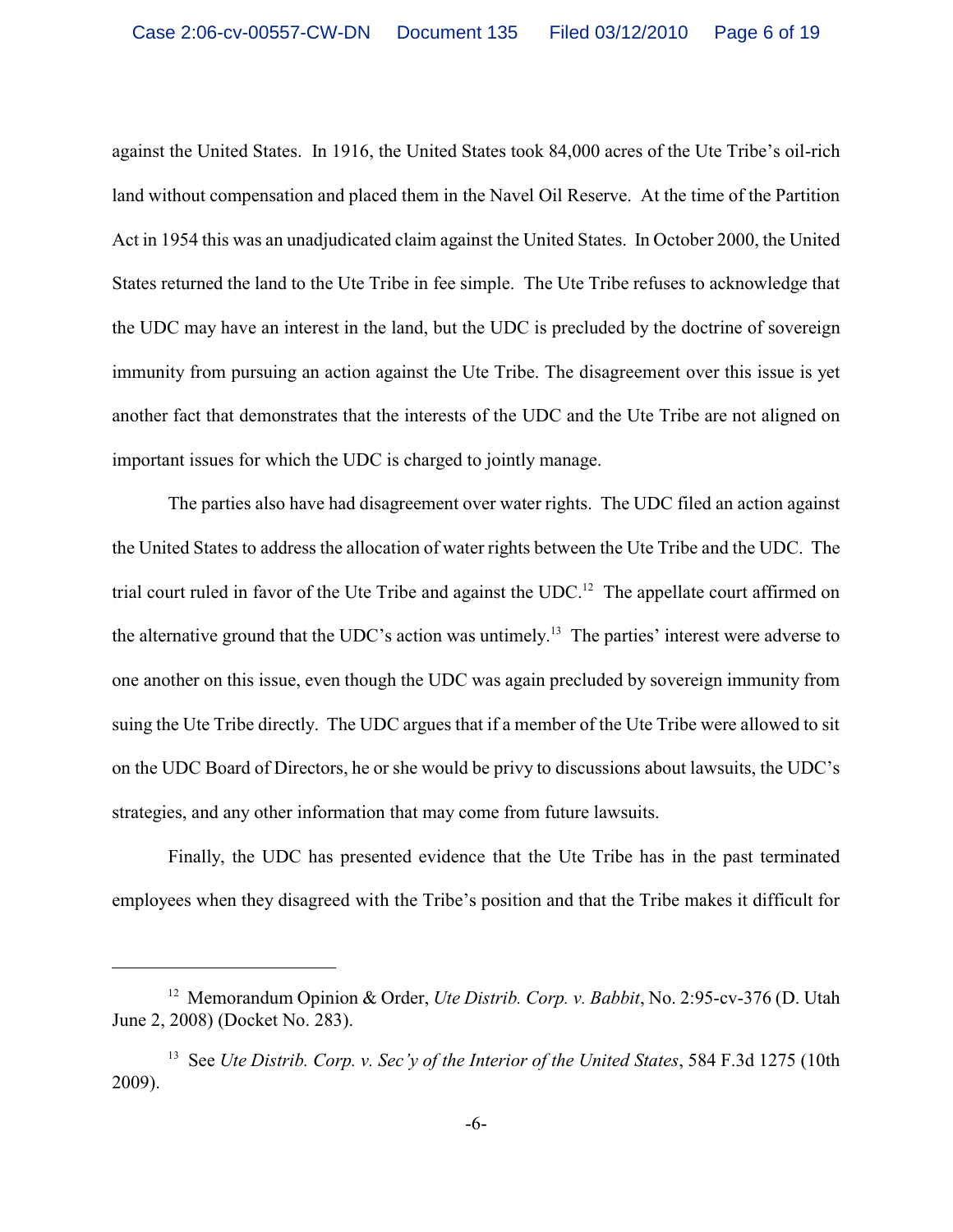them to be rehired. The UDC argues that such actions would make it difficult or practically impossible for tribal members and employees to provide impartial and unbiased advice were they allowed to serve on the UDC board. The UDC also has presented evidence that the Ute Tribe has expelled members from its own council if the council members disagree with the Tribe's financial planning and that numerous recall petitions have disrupted the council's abilityto govern effectively. The UDC desires to avoid this type of disruption by requiring "cause" to remove a director from the UDC board.

In sum, the evidence supports that the Ute Tribe and the UDC have on-going and serious conflicting interests. Both seek to maximize their respective interests in the assets that are jointly managed. There are disputed issues of fact about whether the position of the UDC or the Ute Tribe is correct, but it is not necessary to decide which position is correct in order to resolve this motion. It is sufficient that the conflict exists, and there is no dispute that there is conflict. Neither the UDC nor its mixed-blooded shareholders have representation on the Tribal Business Committee and thus have no legal status in the tribe's governance. Because the Ute Tribe is a sovereign, the UDC is precluded from legally challenging actions taken by it that do not fall within an exception to the sovereign immunity doctrine. Thus, while the Ute Tribe is fully represented in the management of the joint assets through the Tribal Business Committee, the UDC which is charged to represent the interests of the mixed-bloods, only has representation through the UDC. The UDC argues that allowing members of the Ute Tribe to sit on the UDC board would undermine the UDC's role in administering the assets on behalf of the mixed-bloods because tribal members have opposing and conflicting interests. To address these concerns, the UDC shareholders adopted the following three amendments to the UDC Articles of Incorporation which the Ute Tribe challenges in this action.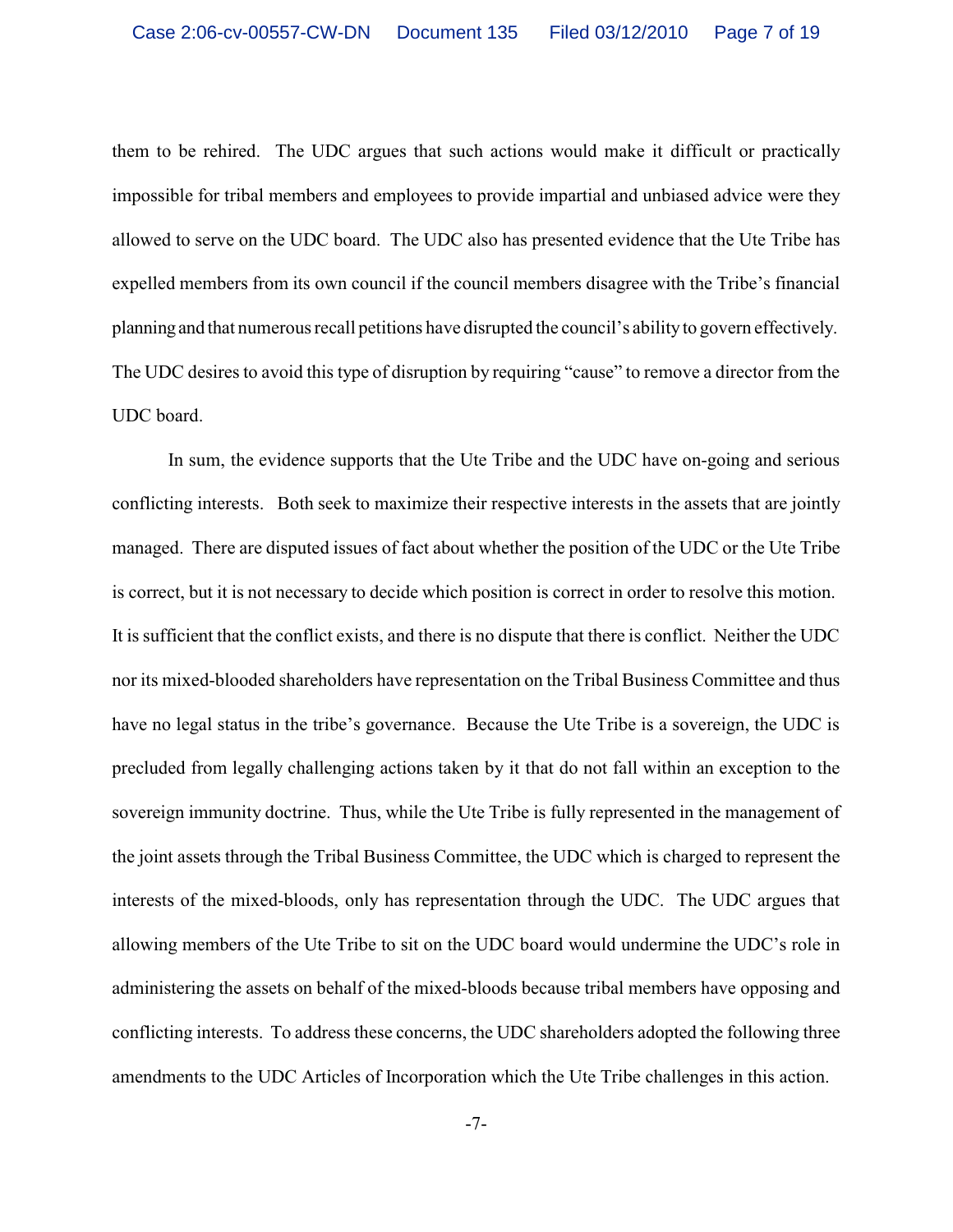#### **Amendments to the Articles of Incorporation**

The first amendment modified who mayexercise corporate power("Amendment One"). The second amendment specified that shareholders may only remove a board member for cause ("Amendment Two"). The third amendment changed the qualifications for serving on the board ("Amendment Three"). The already existing text of the Articles of Incorporation states: "The manner of election of said directors shall be by ballot *with each share of stock entitled to one vote*. Votes for fractions of a share shall not be allowed."<sup>14</sup> Amendment Three added the following language:

> Because the primary purpose of this corporation is to jointly manage certain assets with the Tribal Business Committee of the Ute Indian Tribe of the Uintah and Ouray Reservation, it is critical for all members of the Board of Directors to remain independent from the Ute Indian Tribe and free to vote on all matters in the best interest of this corporation and its shareholders. As a result, (i) no enrolled member of the Ute Indian Tribe, (ii) no person employed in a fulltime or part-time capacity, with or without compensation, by the Ute Indian Tribe, and (iii) no person serving in a consulting or advisory capacity, whether directly or indirectly, paid or unpaid, on a full or part-time basis to the Ute Indian Tribe shall be nominated, voted upon, or eligible to serve as a member of the Board of Directors. ...<sup>15</sup>

Amendment Three is the primary focus of the challenge by the Ute Tribe to the amendments<sup>16</sup> and

will be the primary focus of the court's discussion.

<sup>&</sup>lt;sup>14</sup> Proposed Amendments to Articles of Incorporation, Art. VIII (Docket No. 118, Ex. 8) (emphasis added).

 $^{15}$  *Id.* 

<sup>&</sup>lt;sup>16</sup> During the 30(b)(6) deposition of the Ute Tribe, it admitted that the Ute Tribe had no major objection to the first or second amendment. Deposition of Irene Cuch, 23:20–24:19 (Nov. 4, 2008) (Docket No. 117, Ex. 4).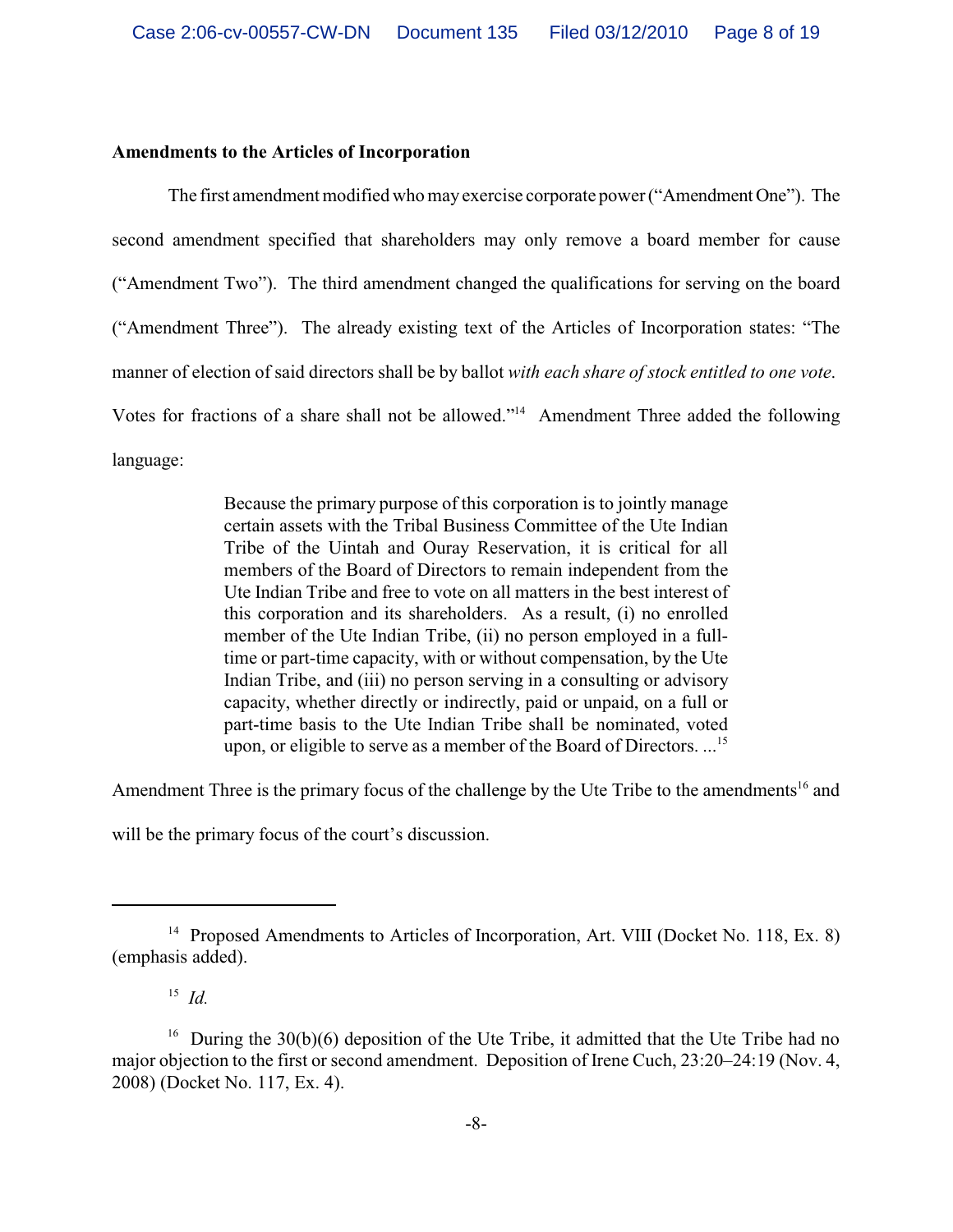#### **A N A L Y S IS**

### **I. STANDARD OF REVIEW**

Summary judgment is appropriate if the moving party shows "that there is no genuine issue as to any material fact" and that it "is entitled to judgment as a matter of law."<sup>17</sup> It is not sufficient merely to show a fact is disputed to defeat summary judgment. Instead, a party must show the fact is material. "A disputed fact is 'material' if it might affect the outcome of the suit under the governing law."<sup>18</sup> Importantly, whether a corporation's governing documents are reasonable "is a question of law that is properly decided by the court on summary judgment."<sup>19</sup>

### **II. AMENDMENT THREE - CORPORATE LOYALTY**

It has been well established for more than a century that a person's election to a board could be vacated because the person had conflicting interests or could not act with complete loyalty to the corporation to which he owed a fiduciary duty.<sup>20</sup> In addressing the issue in *Cross*, the court first observed that corporate by-laws, rules, and regulations may be amended at any time by vote of the stockholders.<sup>21</sup> The court then posed a question: "Can not the stockholders require that the important functions of directors . . . be performed not by enemies—those hostile in their interests

<sup>21</sup> *Id.* at 587–88.

<sup>&</sup>lt;sup>17</sup> *Student Mktg. Group v. College P'ship*, 247 Fed. Appx. 90, 95 (10th Cir. 2007) (citing Fed. R. Civ. P. 56(c)) (quotations omitted).

<sup>&</sup>lt;sup>18</sup> *Id.* (quotations and citation omitted).

<sup>&</sup>lt;sup>19</sup> Central Kan. Credit Union v. Mut. Guar. Corp., 102 F.3d 1097, 1108 (10th Cir. 1996) (citations omitted).

<sup>&</sup>lt;sup>20</sup> See Cross v. West Va. Cent. & P. Rv. Co., 16 S.E. 587 (W.Va. 1892).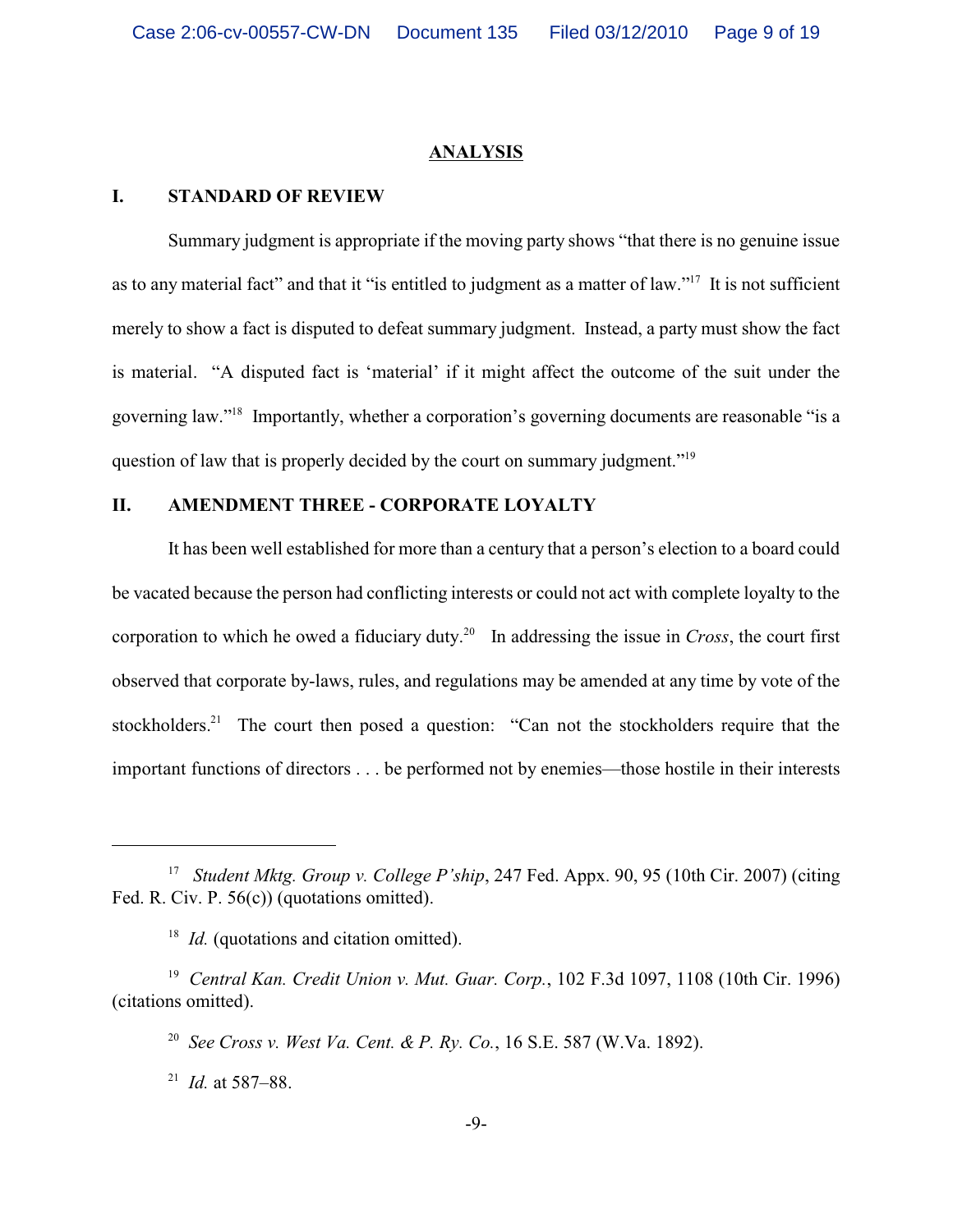to the company's best interests?"<sup>22</sup> The court continued that board members have access to confidential information about the company, which may be used against the company by a person adverse to their interests. $23$  Moreover,

> A person can not serve two hostile and adverse masters without detriment to one of them. A judge can not be impartial if personally interested in the cause. No more can a director. Human nature is too weak for this. Take whatever statute provision you please giving power to stockholders to choose directors, and in none will you find any express prohibition against a discretion to select directors having the company's interests at heart. . . . The owners of the franchise and property of the corporation—the stockholders—ought to be accorded this power to defend their own interests. $24$

This principle is recognized in modern law and is inherent in the statutes providing for the recognition of corporations. Utah statute specifies that a director must be a natural person who is at least eighteen-years-old.<sup>25</sup> In then states, however, that the corporation's "bylaws may prescribe other qualifications for directors."<sup>26</sup> Although this provision refers to bylaws, it applies with equal force to the articles of incorporation. The statute makes express the right of the shareholders of a corporation to impose eligibility restrictions on directors. The right to impose eligibility restrictions protects not only the ability to require qualifications for age, education, experience and knowledge suitable to advance the purpose of the corporation, but also the ability to require that directors not be constrained by relationships that call into question their ability to exercise complete loyalty and

 $^{24}$  *Id.* 

<sup>&</sup>lt;sup>22</sup> *Id.* at 588.

 $^{23}$  *Id.* 

<sup>&</sup>lt;sup>25</sup> Utah Code Ann. § 16-6a-802(1) (2009).

<sup>&</sup>lt;sup>26</sup> *Id.*  $\frac{1}{6}$  16-6a-802(2).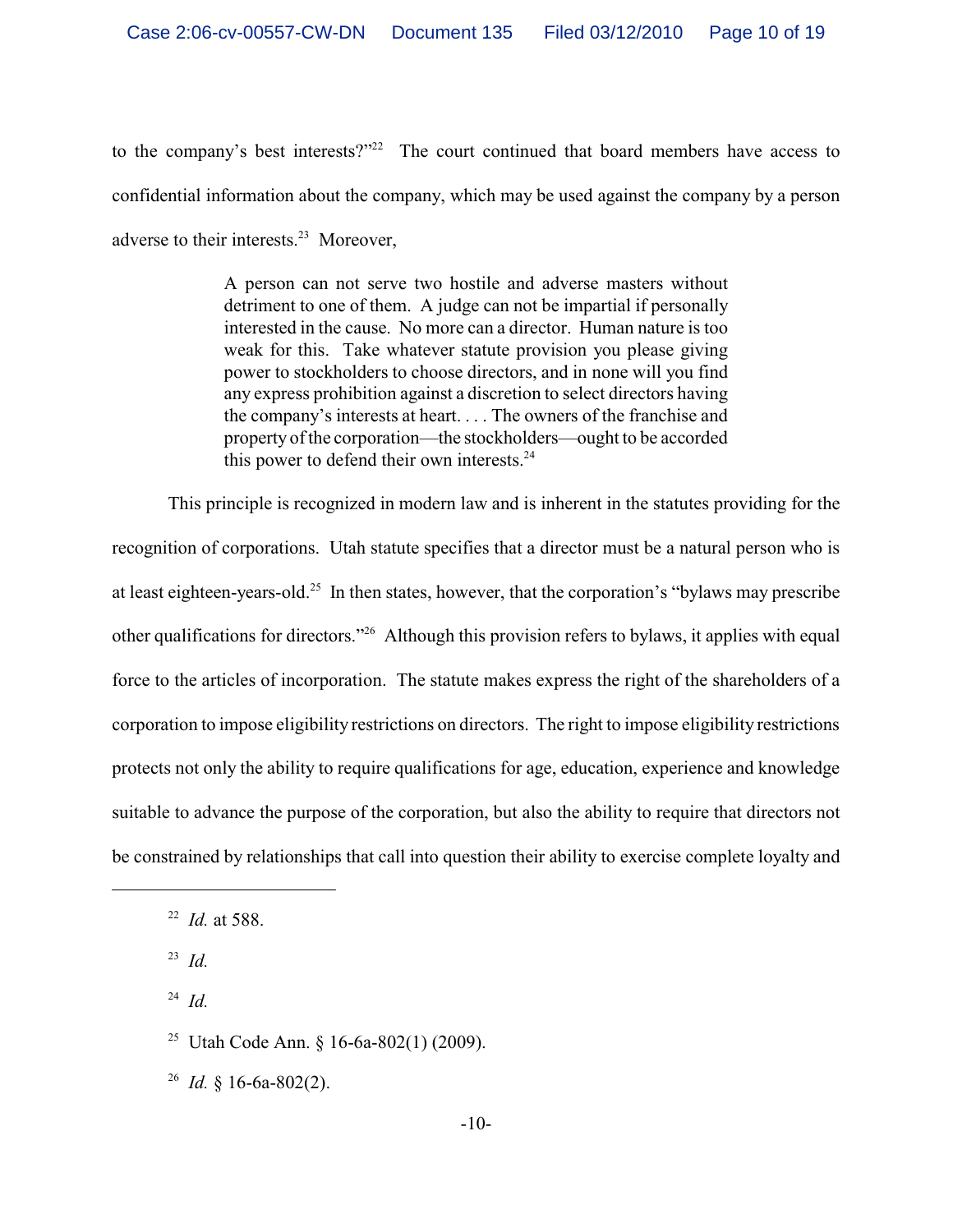fidelity to the corporation and shareholders they have been elected to serve.

The application of this principle is manifest in  $Tu-Vu$  Drive-In Corp. v. Ashkins.<sup>27</sup> In that case, after the stock was issued, the corporation imposed restrictions on the sale or transfer of stock. The restriction required a stockholder to first offer the shares to other shareholders, and then to the corporation, before it could sell them to an outside party.<sup>28</sup> One stockholder, who owned 39% of the shares, opposed the restriction, claiming she had "a vested right to retain her shares free of restrictions upon alienation."<sup>29</sup> The court disagreed, reasoning that while a corporation's governing laws cannot "unreasonably deprive the shareholder of 'substantial rights,'" the governing rules served "an important function" to preclude "unwanted intrusions by outsiders."<sup>30</sup> The court further noted that "bylaws are necessary for the protection of the corporation and its stockholders against rivals in business or others who might purchase its shares for the purpose of acquiring information which might thereafter be used against the interests of the company."<sup>31</sup> The plaintiff's rights were "innocuous and insubstantial" in comparison.<sup>32</sup> In the  $Tu-Vu$  *Drive-In* case the corporation was a closed corporation, but the principles expressed are not limited to such entities.

 $^{28}$  *Id.* 

 $^{29}$  *Id.* 

<sup>30</sup> *Id.* at 830 (quotations and citations omitted).

 $I$ <sup>31</sup> *Id.* (quotations and citations omitted).

 $I/d$ . (quotations and citations omitted). Another stock restriction case also found the restriction reasonable. The court said such a restriction was "laudable" because it helped "prevent the stock from falling into the hands of people uninterested in Mexican-American culture." *Sanchez v. Centro Mexicano of Sacramento*, 1 Cal. App. 3d 756, 759 (Cal. Ct. App. 1969).

 $27$  391 P.2d 828, 829 (Cal. 1964).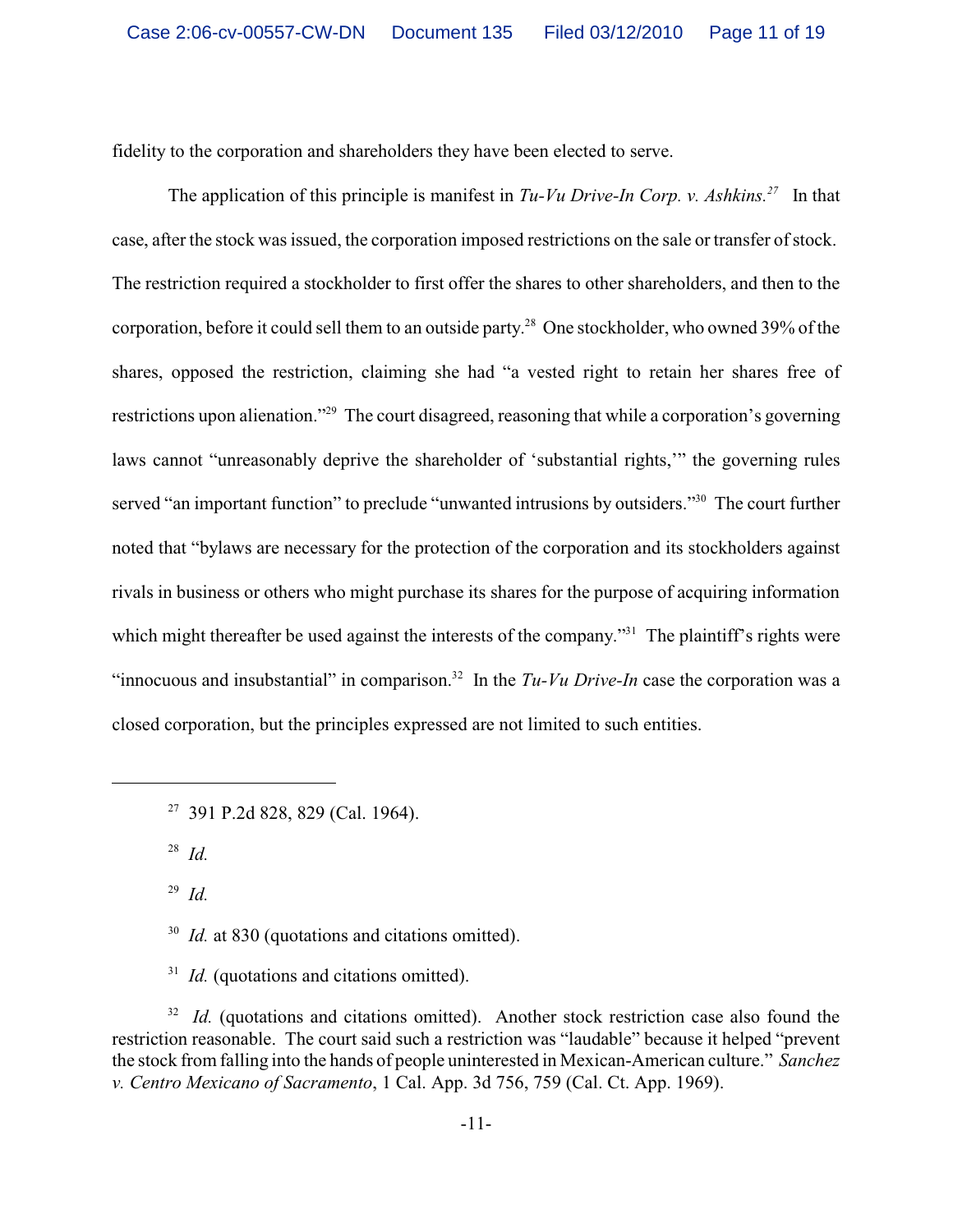The fact that the principle is not so limited is evident in *McKee & Co. v. First National Bank*<sup>33</sup> In that case, a plaintiff asserted that a national bank changed its by-laws for the express purpose of excluding a plaintiff's nominees from serving on the board of directors. The court noted that qualification restrictions are permissible "so long as [they are] not inconsistent with other provisions of the law."<sup>34</sup> One should look to general corporate law for this guidance. "The authorities on corporate law and the case law are unanimous in support of the proposition" that a corporation has "power to adopt bylaws imposing reasonable qualifications for service on the corporation's board."<sup>35</sup>

The court then referred to the *Tu-Vu* case and stated that even though that case involved a closed corporation, the law stated therein recognized "legitimate corporate interests."<sup>36</sup> Thus, it is permissible for a corporation to "require that directors not have interests which may conflict with the interests of the corporation."<sup>37</sup> This extends to "an officer, agent, employee, attorney, or trustee in any other firm, company, or association which competes with the subject corporation."<sup>38</sup> Individuals with such a conflict pose a danger even of "inadvertent leakage of confidential information through casual office discussions or accessibility of files."<sup>39</sup>

<sup>33</sup> 265 F. Supp. 1, 5 (S.D. Cal. 1967).

 $^{34}$  *Id.* at 5.

<sup>35</sup> *Id.* (quotations and citations omitted).

<sup>36</sup> *Id.* at 6.

<sup>37</sup> *Id.* at 7.

<sup>38</sup> *Id.* (quotations and citations omitted).

 $^{39}$  *Id.*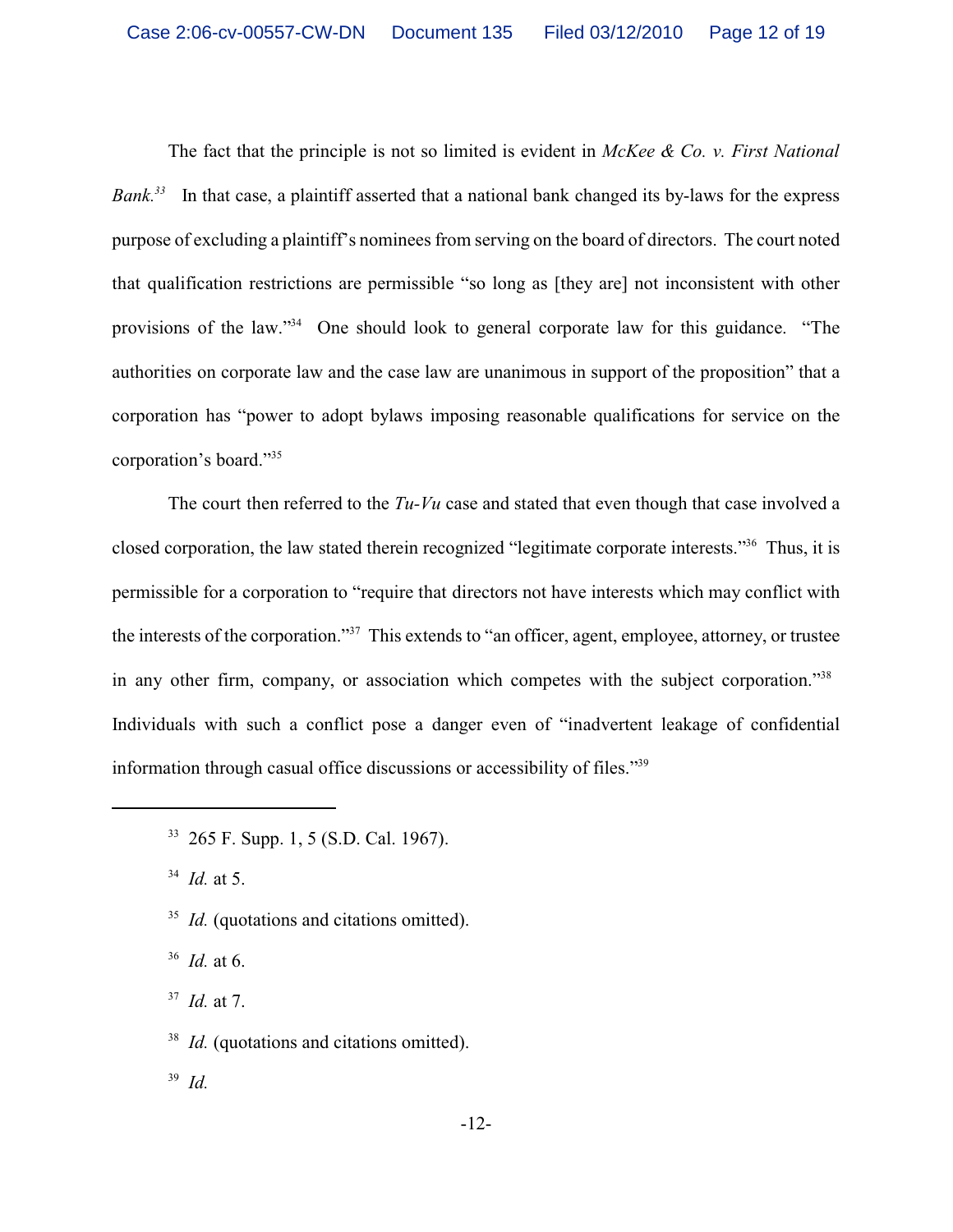Moreover, when bylaws merely restrict a shareholder's "*choice of nominees[,] there is no disenfranchisement as alleged.*"<sup>40</sup> Instead, they must merely "vote for persons qualified to hold the office."<sup>41</sup> Indeed, "the same limitation may be said to be placed on every qualified voter." The court then discussed with approval the *Cross* case mentioned above.

In this case, the UDC has presented substantial evidence supporting a rational concern that there have been and continue to be conflicts of interest between the Ute Tribe and the UDC. It is not important to the resolution of this case to determine who or if anyone is right in those disputed issues. The fact that there is and has been an ongoing dispute is enough to support a reasoned conclusion that the shareholders of the UDC can adopt amendments that are designed to prevent such controversy from affecting the management decisions of its board. Moreover, it is evident from the record that the potential for such conflicts is inherent in the different interests of the shareholders of the UDC and the Ute Tribe. That potential for conflict is sufficient support to allow the amendments to survive the challenge made by the Ute Tribe. It is therefore reasonable for the UDC to adopt restrictions in its articles that exclude tribal members, employees, and agents from serving on the board.

The Ute Tribe's argument that such an exclusion disenfranchises the Ute Tribe itself cannot withstand scrutiny. First, the Ute Tribe itself it is not a natural person and was never permitted to be on the board, either under the original articles or under the Utah statute.<sup>42</sup> Moreover, the

<sup>&</sup>lt;sup>40</sup> *Id.* at 6 (emphasis added).

 $^{41}$  *Id.* at 8.

<sup>&</sup>lt;sup>42</sup> Compare Articles of Incorporation, Art. IX (Docket No. 118, Ex. 2), *with* Proposed Amendments to Articles of Incorporation, Art. VIII (Docket No. 118, Ex. 8); *see also* Utah Code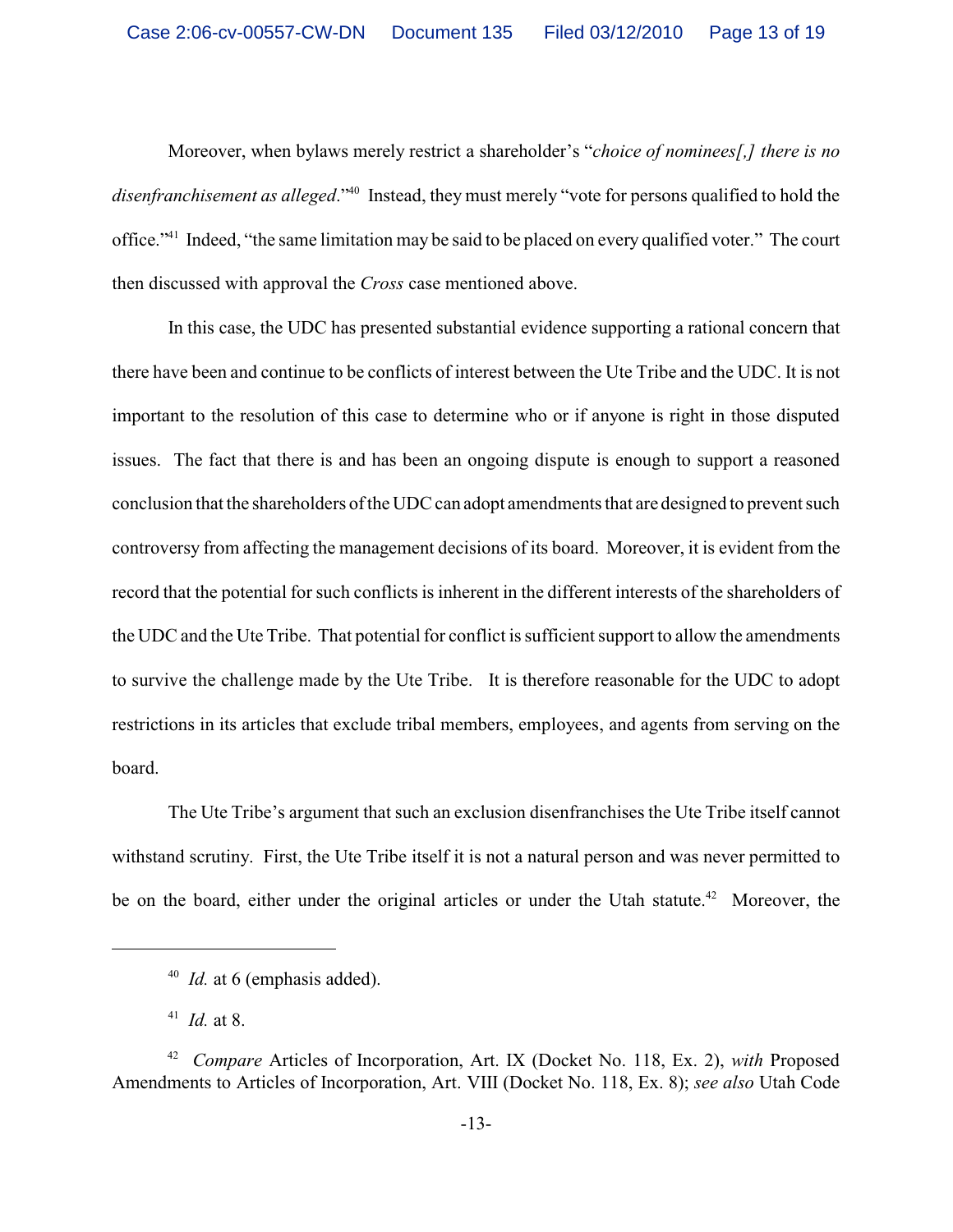amendment does not limit or prescribe the rights of the Ute Tribe any differently than any other shareholder. The Ute Tribe continues to have the same right to nominate and vote as every other stockholder. Requiring persons nominated by any shareholder to meet qualifications does not disenfranchise those shareholders who do not meet the requirements. By analogy, it would strain reason to suggest that a qualification requiring a nominee for the board to have a college degree would disenfranchise all shareholders without a college degree. As long as the qualification is reasonably designed to promote the legitimate purpose of advancing the best interests of the corporation and does not violate other laws, such as a restriction on race or national origin,<sup>43</sup> principles of corporate governance must allow the shareholders to make decisions about who will best protect their interests. In this case the UDC has amply demonstrated that the amendments satisfy this requirement.

The Ute Tribe's argument that the amendments must be voided because they create two classes of stockholders fairs no better. The UDC articles create a single class of stock. All shareholders enjoy the same right to vote on all issues. The UDC does not present a situation where the corporate structure includes different classes, such as common and preferred shares. In such a case the Utah statute precludes one class of shareholders from voting on changes to the corporate structure that would diminish the rights of the other class without allowing that class of shareholders

Ann. § 16-6a-802(1).

<sup>&</sup>lt;sup>43</sup> Initially, the Ute Tribe alleged racial discrimination based on 42 U.S.C.  $\S$  1981. Subsequently, however, the Ute Tribe voluntarily dismissed this claim. Persons who have 100% Ute blood may be a member of the UDC's board as long as they are not enrolled members, employees, or agents of the tribe. Amendment Three therefore does not impermissibly discriminate based on race.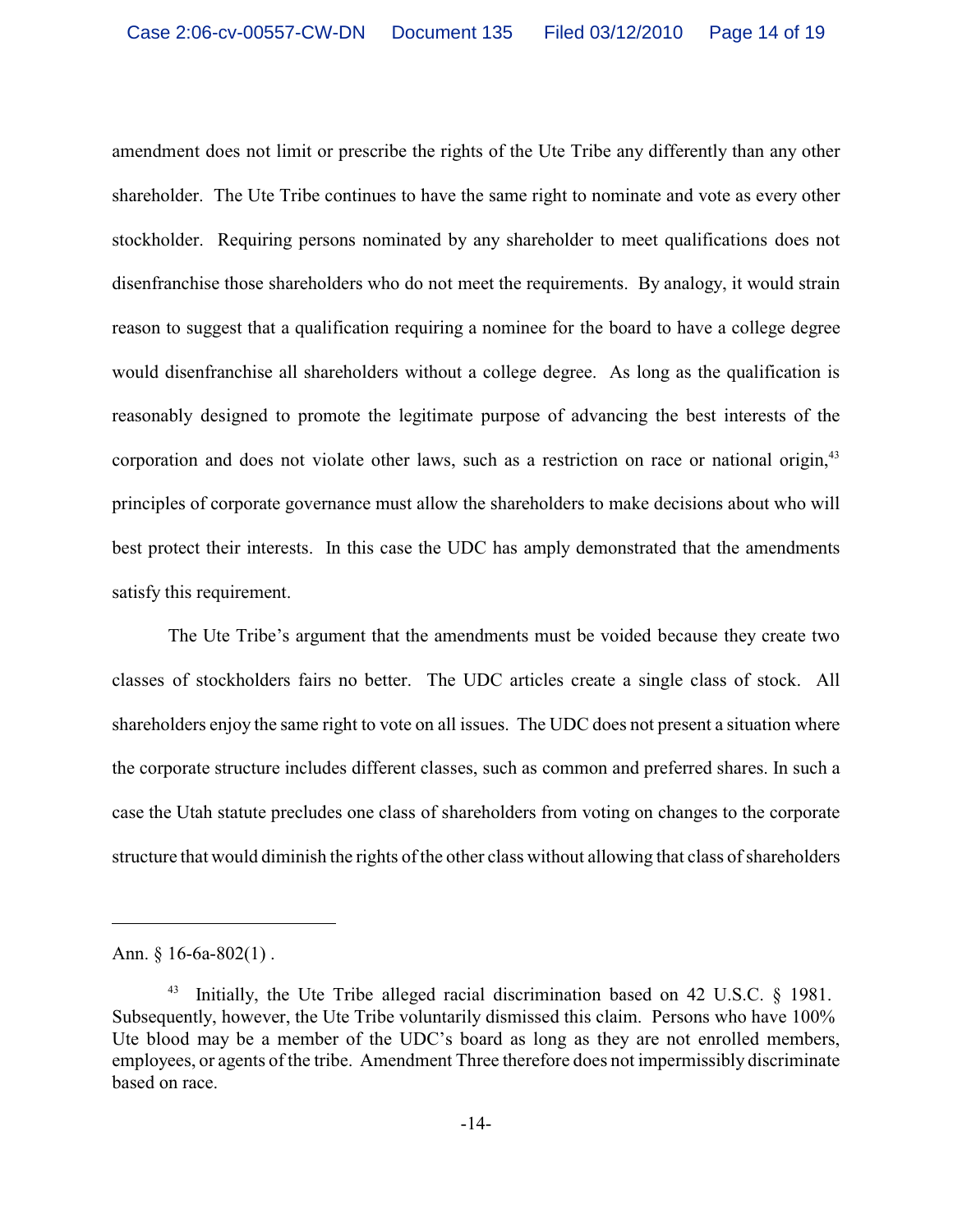to approve the change. That circumstance does not exist here. The changes affect all shareholders equally. A particular mixed-blood shareholder, for example, may believe a member of the Ute Tribe would best represent his or her interests on the board. The amendments preclude such a shareholder from nominating that person just as it does the Ute Tribe. Because the amendment does not limit or restrict the voting rights of the Ute Tribe differently than other shareholders of the UDC, they do not create a separate class of shareholders. The Ute Tribe's argument that the amendments must be voided are rejected; the Ute Tribe had no right to vote its stock as a separate class when the amendments were presented.<sup>44</sup>

## **III. OTHER AMENDMENTS**

## **A. Amendment One**

The Ute Tribe also challenges Amendment One. Previously, the Articles of Incorporation stated, "[t]he Board of Directors shall exercise the corporate powers of the corporation."<sup>45</sup> The amendment deleted that text and inserted the following:

> The exercise of the corporate powers of this corporation shall be vested *exclusively* in its duly elected Board of Directors. The stockholders shall not exercise any corporate power unless requested to do so in a written resolution adopted by the Board of Directors and submitted to the stockholders for approval.<sup>46</sup>

<sup>&</sup>lt;sup>44</sup> The UDC asserted the Ute Tribe had no standing to challenge Amendment Three. As discussed above, the Ute Tribe is not qualified and has never been qualified to serve on the UDC's board. Consequently, the Ute Tribe was challenging the amendment not for itself, but on behalf of tribal members, employees, and agents. The court does not reach the issue of standing, however, because the challenge to Amendment Three has been resolved on other grounds.

 $45$  Articles of Incorporation, Art. X (Docket No. 118, Ex. 2) (emphasis added).

<sup>&</sup>lt;sup>46</sup> Proposed Amendments to Articles of Incorporation, Art. IX (Docket No. 118, Ex. 8).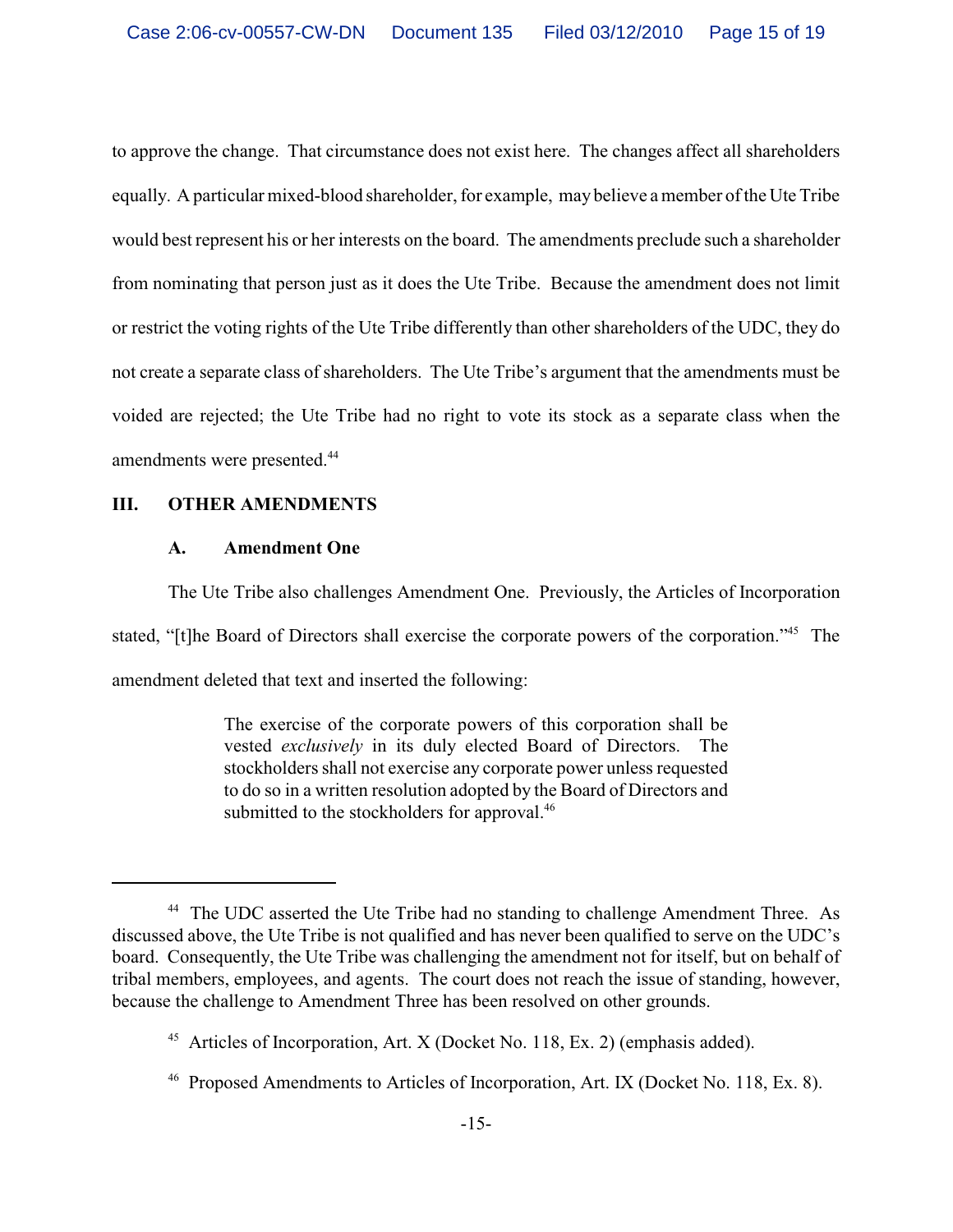Because the amended text states the exercise of corporate powers is vested exclusively in the Board of Directors, the Ute Tribe contends this removed shareholder power. The court disagrees.

Although the prior articles did not contain the word "exclusively," the fact that the Board had exclusive authority is inherent in the text because no other person, position, or entity was listed as having *any* authority to exercise corporate powers. Consequently, adding "exclusively" to the text did not remove a right that the shareholders previously had. In fact, the amendment actually gave shareholders authority that they did not previously have. Under the new amendment, the Board of Directors may delegate the exercise of a corporate power to the stockholders, if such delegation is approved by the stockholders. Thus, the amendment expanded rather than diminished stockholder power. The amendment was therefore permissible.

### **B. Amendment Two**

As stated above, Amendment Two pertains to the removal of board members by shareholders. Previously, the Articles of Incorporation stated:

> The stockholders may remove any member of the Board of Directors by a two-thirds (2/3) vote of the stock represented at any annual meeting of the stockholders or at any special meeting thereof called for that purpose.<sup>47</sup>

This meant that board members could be removed with or without cause. Because of concerns that the Ute Tribe may disrupt the Board by seeking removal of board members without cause, the UDC amended the Articles to state board members may only be removed for cause. The four areas that constitute "cause," include: (1) failure to attend three or more board meetings, (2) conviction of a felony, (3) judicial declaration of incompetence, and (4) failure to continue to meet qualifications

<sup>&</sup>lt;sup>47</sup> Articles of Incorporation, IX (Docket No. 118, Ex. 2).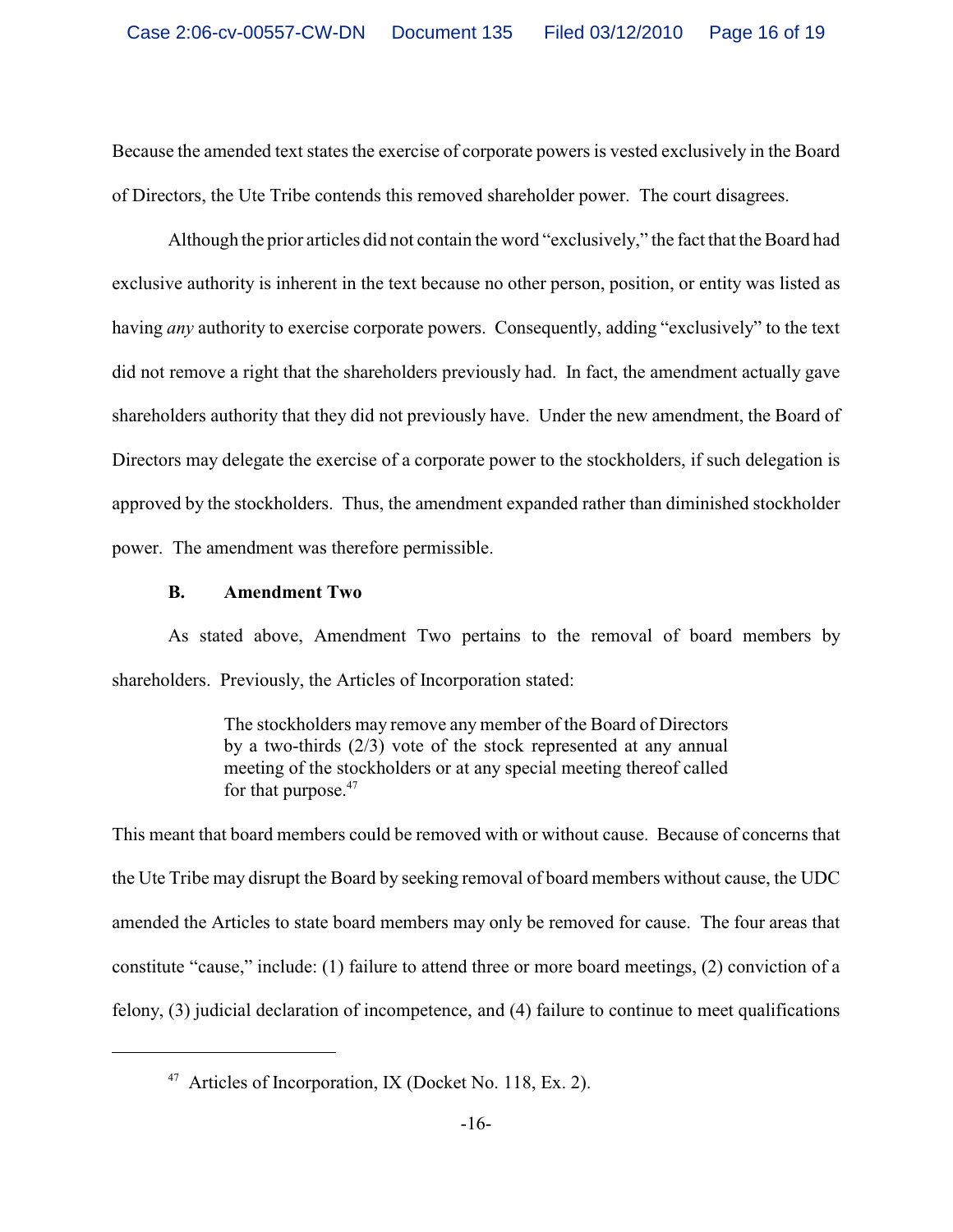for a board position. $48$  Amendment Two also specifies:

Removal of a member of the Board of Directors for cause shall require a two-thirds (2/3) vote of the stock represented at any annual meeting of the stockholders or at any special meeting thereof called for that purpose.<sup>49</sup>

Thus, the UDC retained the remaining requirements for removal of a board member.

The Ute Tribe contends Amendment Two entrenches the board contrary to law because stockholders are limited in removing directors. This is incorrect. Section 16-6a-808(1)(a) of the Utah Code states that bylaws<sup>50</sup> may "provide that directors may be removed only for cause."<sup>51</sup> It is therefore permissible to require cause before shareholders may remove a board member. Moreover, the Articles of Incorporation specify that board members only hold office for five years.<sup>52</sup> This means stockholders may elect new board members every five years, even if they could not remove a board member for cause. Thus, the court concludes Amendment Two does not impermissibly entrench board members.

# **IV. BUSINESS JUDGMENT RULE**

The Ute Tribe also alleges in the complaint that the UDC directors are liable for their actions in proposing the amendments to the UDC articles because they breached a covenant of good faith

 $^{49}$  *Id.* 

<sup>&</sup>lt;sup>48</sup> Proposed Amendments to Articles of Incorporation, Art. VIII (Docket No. 118, Ex. 8).

 $50$  Although the code refers to bylaws, the same rule would apply to articles of incorporation because the focus of this provision is on corporate governance and not where the requirement must be stated.

<sup>&</sup>lt;sup>51</sup> Utah Code Ann. § 16-6a-808(1)(a) (2010).

 $52$  Proposed Amendments to the Articles of Incorporation, Art. VIII (Docket No. 118, Ex. 8).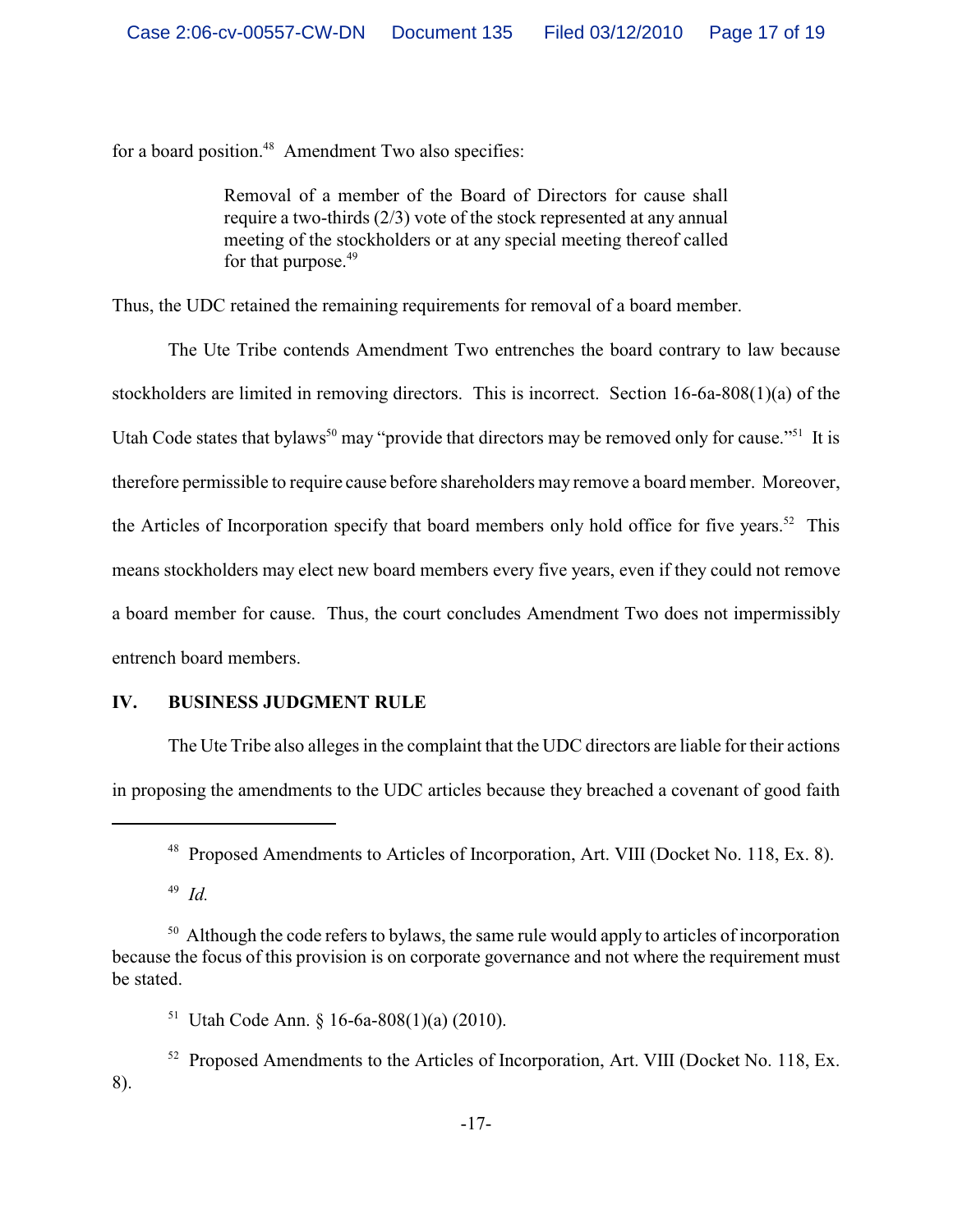and fair dealing. That claim also fails. "Generally, the decisions of directors are presumed to be informed, made in good faith, and believed to be made in the best interest of the company."<sup>53</sup> "This presumption is known as the business judgment rule."<sup>54</sup> Typically, the rule applies when board members take an action. Here, the board merely proposed an action that could not be carried into effect absent shareholder approval. Even if amendments were adopted solely by the board, however, case law recognizes that the business judgment rule applies to the circumstances presented in this case.

In rejecting the same argument made by the Ute Tribe here, the court in *Central Iowa Power Cooperative* stated: "the decision here to amend and tighten the qualifications for membership to the board of directors fits squarely within the protections afforded by the business judgment rule."<sup>55</sup> When qualifications are tightened to ensure a director will "do what is good for the [corporation] and all of its members, not just one particular member," this is "both reasonable and prudent."<sup>56</sup> Moreover, "[t]his justification is precisely the type of decision that is protected from second-guessing by courts."<sup>57</sup> Accordingly, the UDC also is entitled to summary judgment on this issue.

### **CONCLUSION**

Forthe reasons stated above, the UDC's motion for summary judgment is **GRANTED**. The

 $^{55}$  *Id.* at \*9.

<sup>&</sup>lt;sup>53</sup> Cent. Iowa Power Coop. *v. Consumers Energy*, No. 7-402/06-1060, 2007 Iowa App. LEXIS 988, at \*8 (Iowa Ct. App. Sept. 19, 2007) (citation omitted).

<sup>&</sup>lt;sup>54</sup> *Id.* (citation omitted).

<sup>&</sup>lt;sup>56</sup> *Id.* at \*9–10 (quotation and citation omitted).

 $^{57}$  *Id.* at \*10.